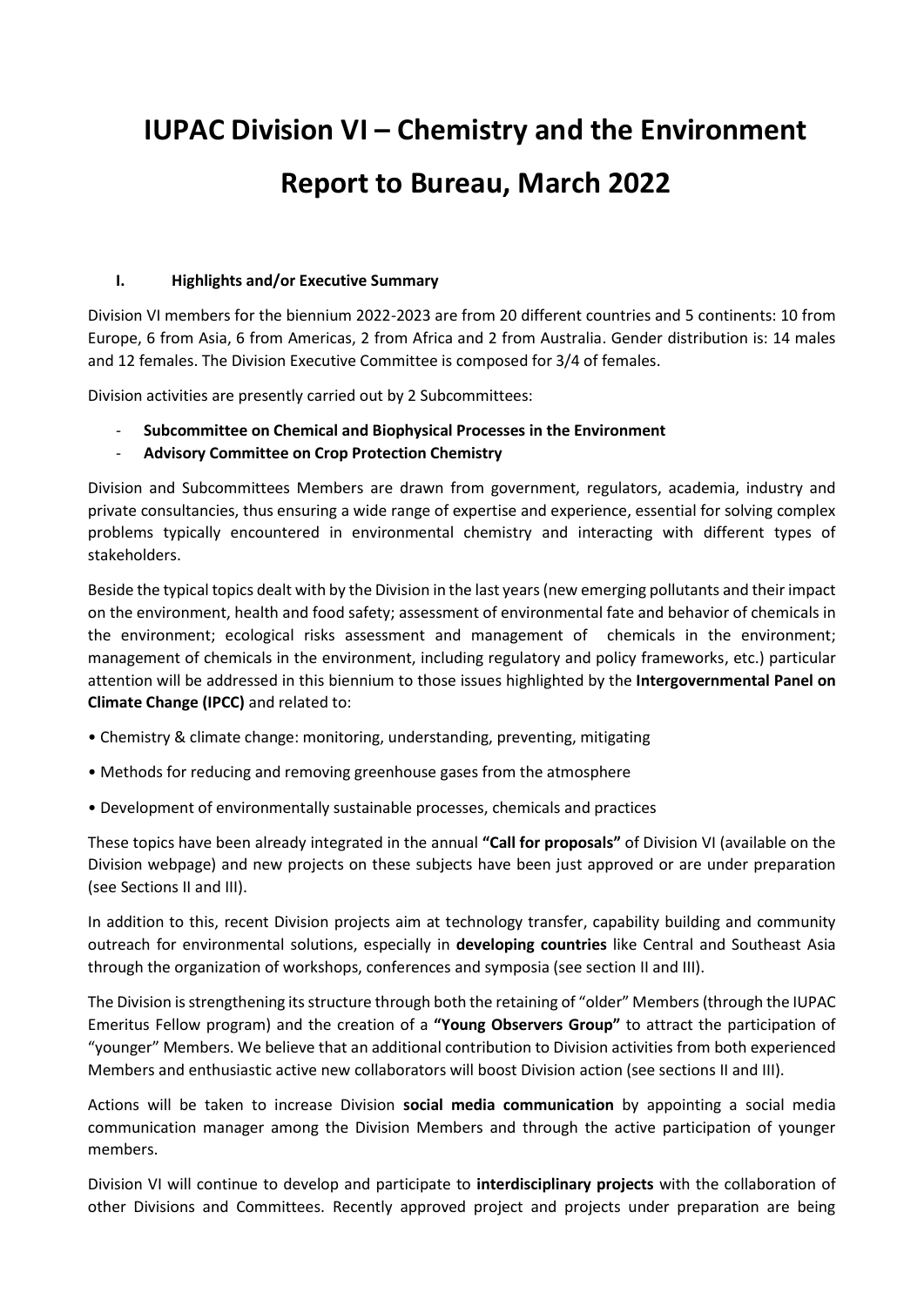developed in collaboration with Division II, III, IV, V, VII, COCI, CHEMRAWN, ICGCSD, CCE (see Section II and III).

Division VI is collaborating with COCI for the development of a **Safety Training e-learning Program**.

Through projects, Division VI is also collaborating with other International Organization such as **OPCW** and **IAEA**. One of the Division AM has been nominated Member of the Scientific Advisory Board of OPCW and Division VI Past President is involved in joint activities with OPCW (see Section II and III). Expressions of interest in collaboration have been expressed also by **USEPA** and **EuCheMS** and will be explored in the coming months.

Division Members will continue to support IUPAC dissemination activities like "**IUPAC Global Women's Breakfast"** and **Top Ten Emerging Technologies in Chemistry**. Also in 2022, participation of Division Members to the GWB has been remarkable.

Division VI has actively contributed to the **48th IUPAC World Chemistry Congress** with the organization of 4 symposia and awarding the **Chemistry and the Environment Award 2021**. Such active participation will be continued in the next 2023 Congress where we are going to contribute to the organization of the **Sustainability theme**.

# **II. Plans and priorities for this biennium, and beyond**

Currently, Division VI has **18 active projects** developed within the Division and collaborates in 8 projects promoted by other Divisions or Committees. Current Division VI projects mostly relate to issues such as: management of chemicals in the environment, including regulatory and policy frameworks; chemical processes affecting the fate and behavior of pollutants in the environment; sampling, analysis, monitoring and exposure assessment of chemicals in the environment; ecological risks assessment and management of chemicals in the environment; terminology and classification of environmentally related substances and materials; dissemination of good practices and scientific developments in environmental chemistry through symposia, conferences, books and guides. Given the interdisciplinarity of Environmental Chemistry, most of these projects are being developed in collaboration with other Divisions and Committees as well as with other international organizations and public and private stakeholders (see section III and IV).

Three new projects have been approved in the last few months, one is in its final way to approval and two are in the form of drafts under a first evaluation step by Division Officers before submission (see Section III).

Recently approved or under development projects deal with recent IPCC indications:

- The role of mega ports in climate change (2021-026-3-600)
- Carbon Sequestration: Harmonizing carbon sequestration measurement what does it mean and how we do it (in preparation)
- Improving the Sustainability of Chemistry Labs (in preparation)

The submission of new projects addressing the relevant issues of **climate change and sustainable development** will be solicited and encouraged within the Division and outside.

In the last two years it came to urgency the need of face-to-face meetings and in-person dissemination activities.

Division VI is planning a face-to-face meeting in November 2022 in Cambodia, during the **APCE & CECE Conference (Angkor Wat, November 6-10, 2022)** organized with IUPAC endorsement and with the financial support of IUPAC for conferences in scientific emerging regions (#2020-003-1-FSC). During this conference Division VI will organize Symposia related to ongoing division projects and on environmental topics of special interest for the local scientific community (see Section III).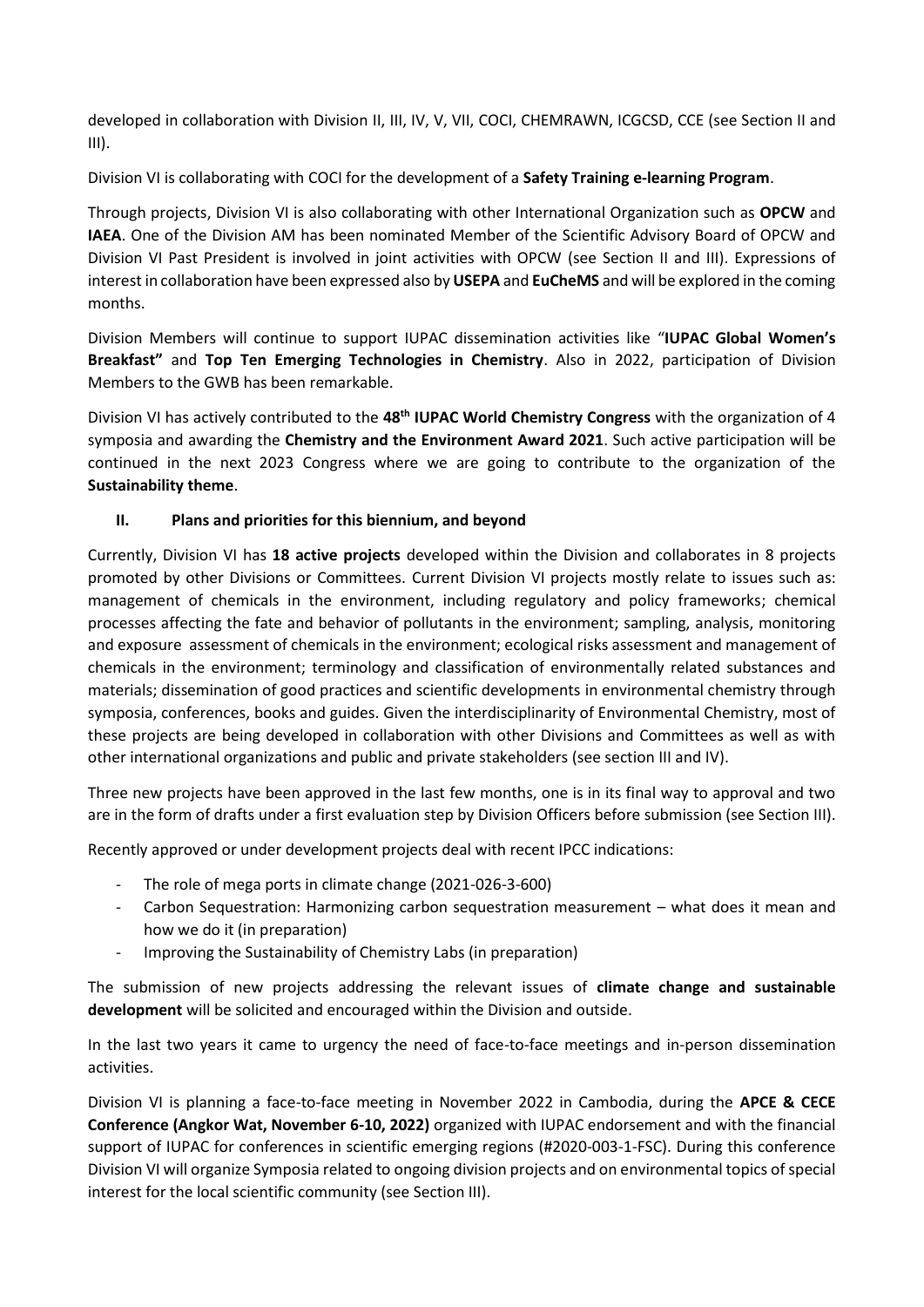Division VI has already proposed two of its Members to be part of the **IUPAC World Chemistry Congress 2023** Theme Committee for the "Sustainability" theme. The Division is willing to actively contribute to the organization of the Sustainability Theme program and will propose special symposia as it happened at nearly all the Conference editions since 2009.

The Division, through the action of the Advisory Committee on Crop Protection Chemistry, is organizing the **15th IUPAC International Congress on Crop Protection Chemistry** that will be held in New Delhi, India, January 10-13, 2023.

Division Members will be involved in the organization of the IUPAC endorsed **Conference of the International Humic Substances Society** (September 17-23, 2022), also related to the recently approved project 2021-032- 3-600 "Conceptualization of definition and classification for humic substances".

There is ongoing discussion with the European Chemical Society – Division on Chemistry and the Environment to organize joint symposia and workshops for the next **EuCheMS-DCE conference in 2023**, Venice, Italy.

Division AM Matteo Guidotti has been recently nominated Member of the **Scientific Advisory Board of OPCW**. This will further strengthen the collaboration of the Division with OPCW. Collaboration is ongoing also through the involvement of Division VI past president in **joint IUPAC-OPCW initiatives** (see Section III).

With the aim of expanding and retaining Member and volunteer base, 3 **Emeritus Fellows** have been awarded in the last biennium (Laura McConnell, Yehuda Shevah and John Unsworth) and 3 new ones will be nominated this year (Nicola Senesi, Ken Racke and Willie Peijnenburg). In addition, the creation of a **"Young Observers** Group" will be discussed during the next Division meeting (April 5<sup>th</sup>, 2022). This Group will be useful to keep active those many YOs that participate every two years to our Division meeting at General Assemblies but that are usually "lost" afterwards during the biennium. Indeed, during the last Division meeting at the General Assembly, 24 YOs attended the meeting (about 50% of the participants). They will be asked to actively contribute to Division activities including projects and to disseminate Division activities through social networks and within their scientific communities. Some of these YOs are already participating to newly approved projects.

# **III. An overall report of Division/Committee activities and achievements during the later part of the 2020- 2021 biennium and organized by the Goals and Objectives laid out in the current IUPAC Strategic Plan (see below).**

As far as the general IUPAC strategy is concerned, in the following lines some activities and achievements of the Division pertaining the end of 2021 and early 2022 are reported according to the most relevant IUPAC goals and objectives:

# **Goal: Provide scientific expertise to address critical world needs.**

Through world-recognized expertise and experience via its members and project teams, Division VI makes scientifically sound and timely contributions towards addressing the critical environmental issues at a global scale. Such contributions are developed within projects that are conceived and carried out mainly by two Division Subcommittees: the Subcommittee on Chemical and Biophysical Processes in the Environment and the Advisory Committee on Crop Protection Chemistry. Beside Division Members, these two subcommittees are open to all scientists, regulators, and chemists from industry which are interested in questions regarding the topics of the subcommittees. Main outcomes from IUPAC projects managed via these committees are review papers, technical reports or books on certain topics, organization of conferences, workshops and symposia.

The **Subcommittee on Chemical and Biophysical Processes in the Environment** comprises about 30 scientists from over 15 countries and deals with topics regarding the distribution and environmental fate of chemicals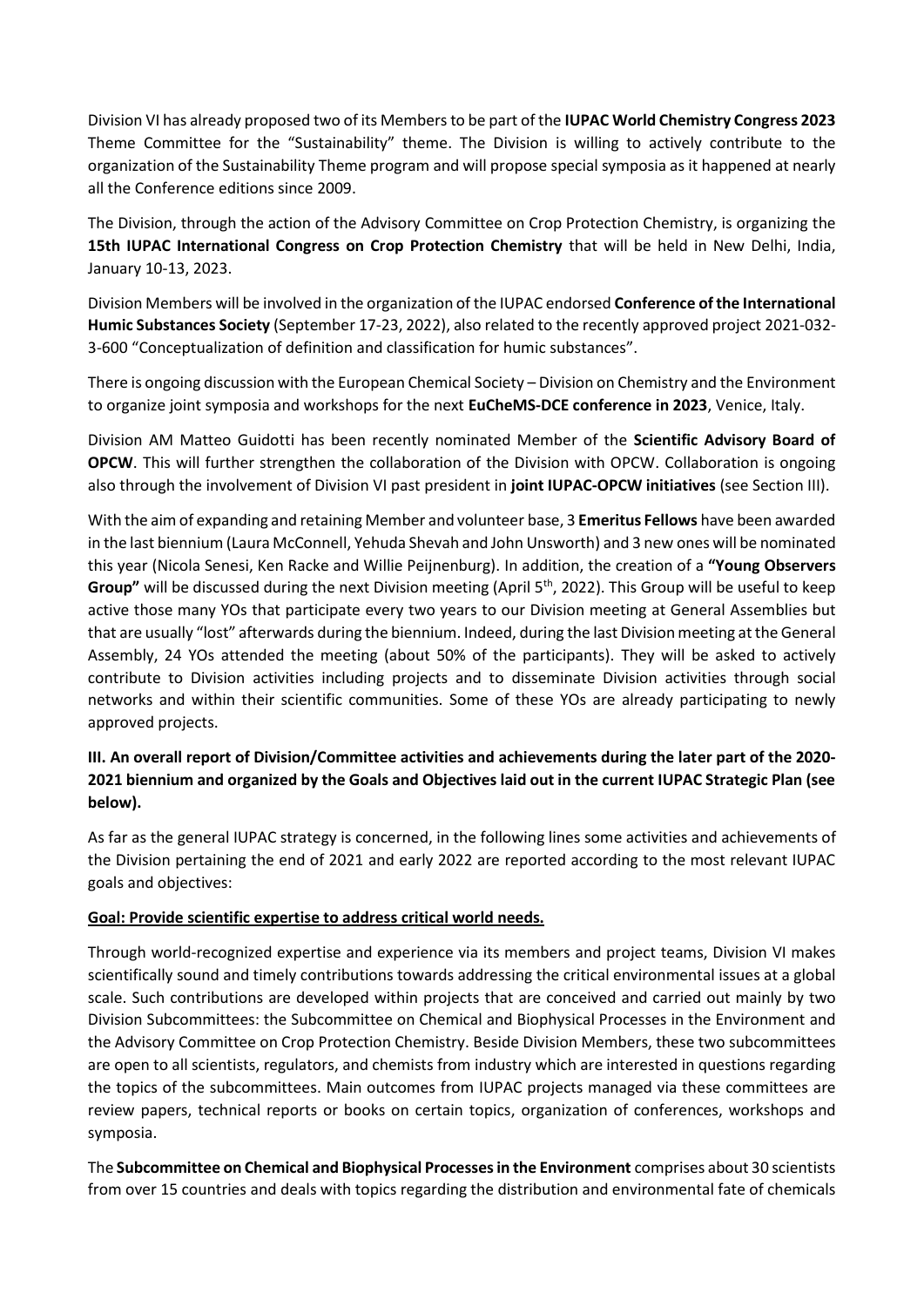(inorganic and organic compounds, nanomaterials), chemical and biophysical processes in environmental compartments (e.g., air, soil and aquatic ecosystems) and interactions with organisms (bioavailability).

The **Advisory Committee on Crop Protection Chemistry** provides unbiased and authoritative views regarding environmental and human health aspects of crop protection chemistry through its projects and outreach activities. Primary areas of emphasis include definitions, methodologies, and regulations. Outreach activities help move IUPAC project outcomes outside the small circle of specialists and into the broader scientific and regulatory arena, with a strong emphasis on technology transfer to developing countries. These outreach activities include periodic workshops focused on a specific set of regional issues related to crop protection chemistry and a quadrennial IUPAC International Congress of Crop Protection Chemistry which serves to highlight state-of-the-art scientific advances and regulatory approaches.

The next **15th IUPAC International Congress on Crop Protection Chemistry** will be held January 10-13, 2023 in New Delhi, India.



# 15TH IUPAC INTERNATIONAL CONGRESS OF CROP PROTECTION CHEMISTRY

**Futuristic Approaches towards Seed to Market Strategies** 

**January 10-13, 2023** New Delhi, India

Recent relevant outcomes of projects and outreach activities of the two Subcommittees are:

Book on "Multi-Scale Biogeochemical Processes in Soil Ecosystems - Critical Reactions and Resilience to Climate Changes", 2022, **Wiley - IUPAC Series on Biophysico-Chemical Processes in Environmental Systems**(project 2016-047-1-600)

Publication in **Nature Nanotechnology**: "Comprehensive Framework for Human Health Risk Assessment of Nanopesticides" by Kah et al., 2021, Vol. 16, pages 955– 964 (project 2017-035-2-600)

Publication in **Chemistry International**: "Tiny nanopesticides promise big gains to farmers" by Schmidt S., January-March 2022, pp. 23-25 (project 2017-035-2-600)

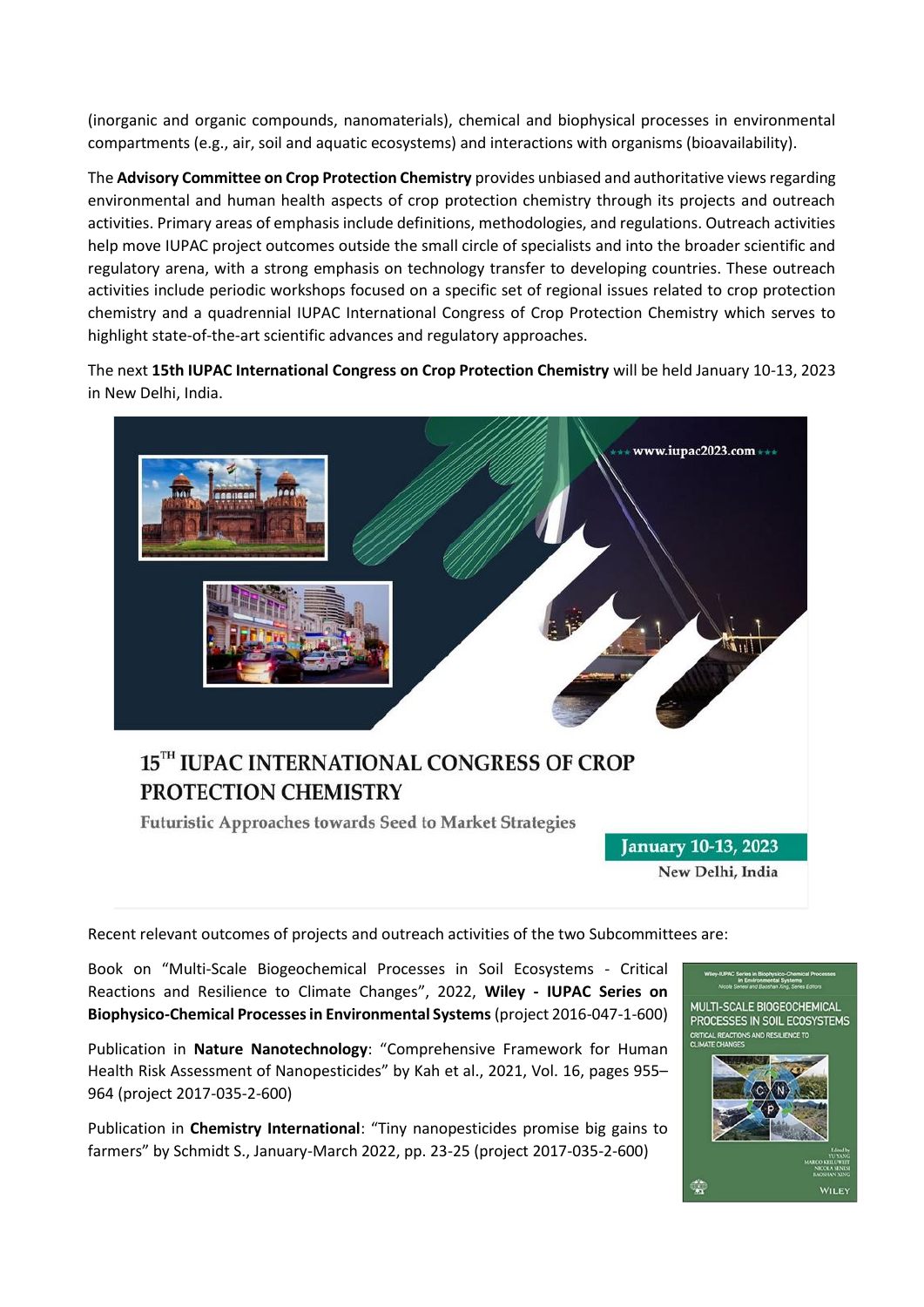**IUPAC Technical Report**: "Seabed mining and blue growth: Exploring the potential of marine mineral deposits as a sustainable source of rare earth elements (MaREEs)" by Sakellariadou et al., 2022, Pure and Applied Chemistry, in press,<https://doi.org/10.1515/pac-2021-0325> (project 2018-039-3-600).

Translation into Russian of the **Emergency Response Guidebook 2020**, March 2022 (project 2020-020-2-600)

**IUPAC Technical Report**: "Pesticide soil microbial toxicity: setting the scene for a new pesticide risk assessment for soil microorganisms" by Karpouzas et al., 2022, submitted to Pure and Applied Chemistry (project 2014-032-1-600)

**IUPAC Technical Report**: "Glossary of terms used in biochar research" by Biliasa et al., 2022, submitted to Pure and Applied Chemistry (project 2015-056-3-600).



Publication in **Chemistry International**: "Environmental Chemistry and Sustainability" by Purchase et al., in press (project 2021-008-1-600)

Within project 2021-008-1-600, Division VI has organized **four Symposia at the 48th IUPAC World Chemistry Congress** (Virtual, August 13-20, 2021) under the Theme "Chemistry for Sustainability": "Emerging Technologies and Conservation Practices for Sustainable Agriculture and Public Health", "The Environmental Impact of Fires", "Sustainable Polymers", "A Healthy Intake: Environmental Pollutants in Air, Water, Food and their Removal" - Coorganized with CIC.

The **2021 "Chemistry and Environment Division Award"** has been awarded to three posters presented at the 48th IUPAC World Chemistry Congress:

\$300 Award to Nansi Fakhri, Université Saint-Joseph, Beirut, Lebanon: "PM2.5 sources in the Eastern Mediterranean capital Beirut: chemical characterization and contribution to ambient concentrations"

\$200 Award to Mahshid Keramatnejad, Concordia University, Montreal, Canada: "The Impact of Air Pollutants on the Biophysical Properties of a Model of Tear Film Lipid Layer"

\$100 Award to Andrés Villamil Hernández, Universidad Distrital Francisco José de Caldas, Bogotá, Colombia: "An experience for soil recovery and fortification from vermicompost"

In the end of 2021/beginning 2022 Division VI has approved the **new following projects**:

2021-026-3-600 - The role of mega ports in climate change

2021-032-3-600 - Conceptualization of definition and classification for humic substances

2021-028-3-600 - Minimising Environmental Impacts of Tyre and Road Wear Particles

and contributed to the preparation and financially supported the following projects:

2021-036-1-500 - LC-MS quantitative method validation and performance: an exemplified guide

2021-012-2-400 - Personal Protective Equipment Disposal for the Future

The following **projects** are **under approval or in preparation**:

proposal 2021-027-2 "The global scenario and challenges of radioactive waste in the marine environment"

"Improving the Sustainability of Chemistry Labs"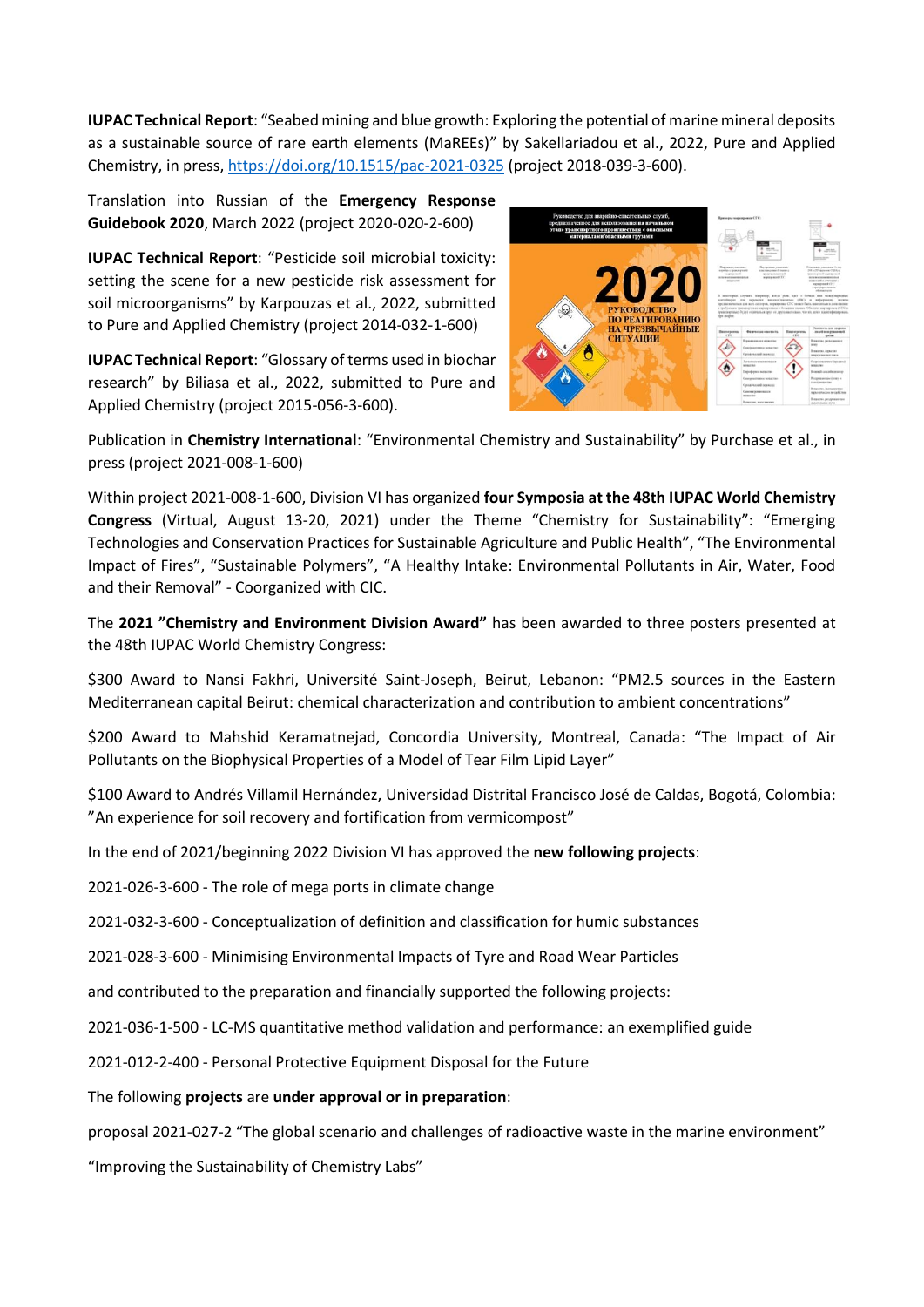"Carbon Sequestration: Harmonizing carbon sequestration measurement – what does it mean and how we do it"

The Advisory Committee on Crop Protection Chemistry publishes twice a year a virtual newsletter entitled **"CropChem News"**. The last issue has been released on October 2021 [\(https://iupac.org/iupac-cropchem](https://iupac.org/iupac-cropchem-news-issue-2-oct-2021/)[news-issue-2-oct-2021/\)](https://iupac.org/iupac-cropchem-news-issue-2-oct-2021/).



#### **Goal: Improve the vitality, effectiveness and efficiency of our Union.**

We believe that the Division would benefit from the contribution of **younger members** both in terms of new ideas and in communication of the Division activities to a broader audience. For this reason, the Division is trying to involve more and more younger members, including YOs, through their active participation to Subcommittees activities and projects. The creation of a "Division YOs group" is in discussion during the next Division meeting.

To increase the external visibility of Division activities, the identification of a **social media communication manager** is in discussion during the next Division meeting. This person will act in synergy with the Division Executive Committee to diffuse through social media the Division activities and products and in this operation will be supported by younger division members and YOs.

The **Division website** is frequently updated with last news and documents. **Division Members biosketches** have been also recently integrated on the website to facilitate the search for expertise when developing projects and collaborations [\(https://iupac.org/wp-content/uploads/2022/01/Biosketches-January-](https://iupac.org/wp-content/uploads/2022/01/Biosketches-January-2022.pdf)[2022.pdf\)](https://iupac.org/wp-content/uploads/2022/01/Biosketches-January-2022.pdf).

#### **Objective: Expand and retain Member and volunteer base with an emphasis on diversity and inclusion.**

The volunteer base of the Division is expanded through the action of the two Divisional Subcommittees that attract the participation of additional scientists of different disciplines to Division activities. **Old members** are retained through continuing participation to Subcommittees. YOs participation is encouraged through subcommittees membership, participation to projects, and the creation of a "Division YOs group" is in discussion during the next Division meeting. The **IUPAC Emeritus Fellow program** is also actively carried out by Division VI. Three Emeritus Fellows have been awarded in the last biennium (Laura McConnell, Yehuda Shevah and John Unsworth) and 3 new ones will be nominated this year (Nicola Senesi, Ken Racke and Willie Peijnenburg) to acknowledge their contribution to the Division and to IUPAC in general.

#### **Objective: Improve quality and frequency of communication with stakeholders**

Division VI is the forefront of the **collaboration between IUPAC and OPCW**. We have an active project cochaired by a Division Member and an OPCW Officer: 2020-020-2-600 "Enhancing capabilities for the mitigation of chemical risk: the dissemination of the Emergency Response Guidebook in Russian-speaking countries."

Division Associate Member Matteo Guidotti has been nominated **Member of the Scientific Advisory Board of OPCW**.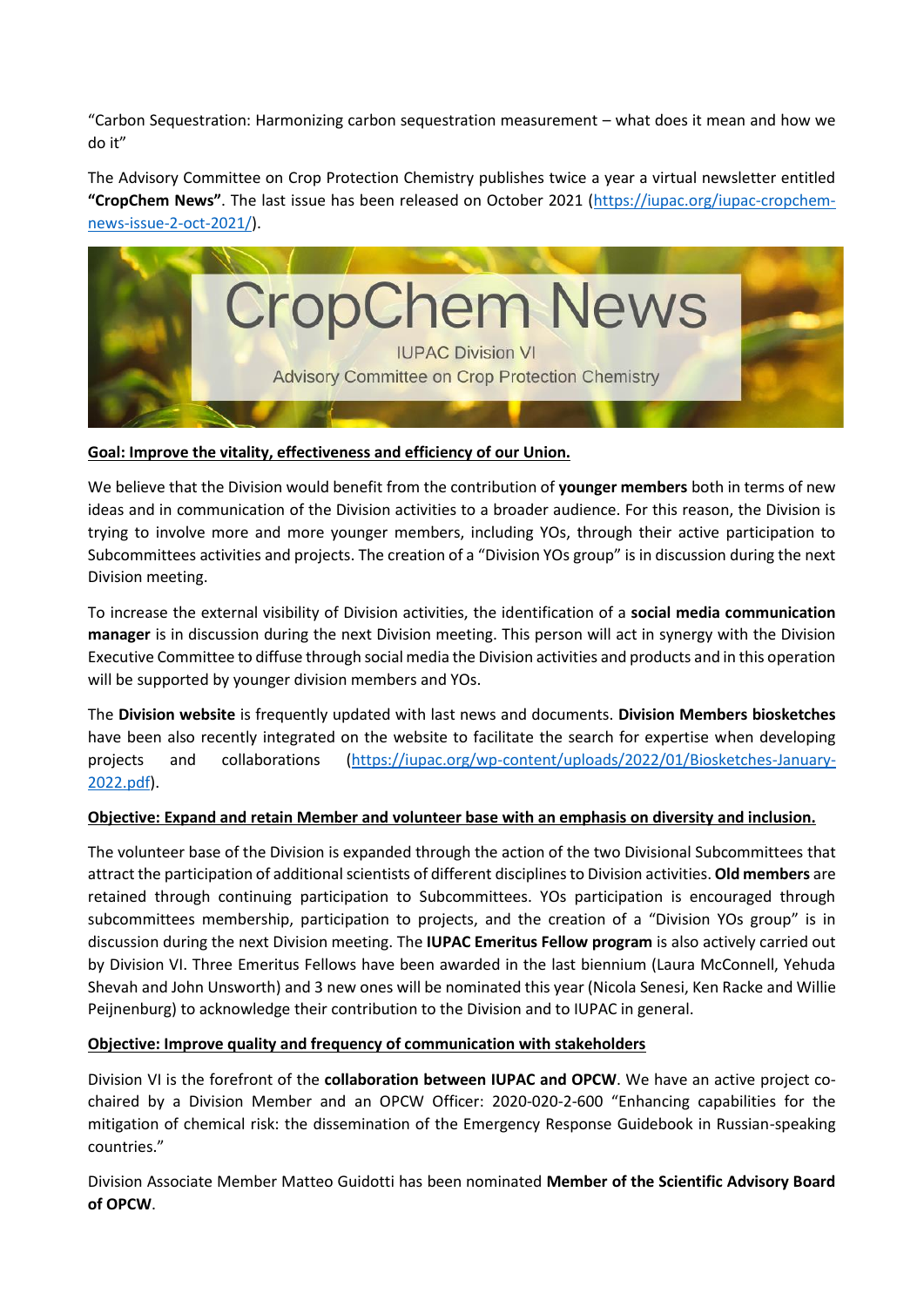Past President Hemda Garelick is a member of the **organizing committee of IUPAC-OPCW AI-assisted chemistry workshop**: A proposed framework/sessions for SAB-IUPAC workshop on AI applications in Chemistry. The workshop will be held in The Hague in June 2022.

#### **Objective: Enhance interdivisional interaction and collaboration**

For its interdisciplinary and transversal nature, the Chemistry and Environment Division has always sought **collaboration with other IUPAC Divisions and Committees**. In most of the cases, our invitation to join and contribute to interdivisional projects has received attention and collaboration from other Divisions and Committees. On the other side, Division VI has always offered its contribution, both in terms of members participation and financial support, to interdivisional projects proposed by other Divisions and Committees.

Recent examples are the development of the following projects:

2021-027-2-600 - The global scenario and challenges of radioactive waste in the marine environment (in collaboration with IAEA, IRSN, Division VII, Division II and CHEMRAWN) – under final approval

2021-032-3-600 - Conceptualization of definition and classification for humic substances (in collaboration with Division V)

2021-028-3-600 - Minimising Environmental Impacts of Tyre and Road Wear Particles (in collaboration with Division IV and V)

and the contribution to the preparation and financial support to the following projects:

2021-036-1-500 - LC-MS quantitative method validation and performance: an exemplified guide (in collaboration with Division V and VII)

2021-012-2-400 - Personal Protective Equipment Disposal for the Future (in collaboration with Division IV, VII, CCE and ICGCSD)

Division VI is collaborating with COCI for the development of a **Safety Training e-learning Program**

# **Emphasize multidisciplinary projects addressing critical global issues**

Multidisciplinarity is at the basis of environmental chemistry and therefore almost all Division projects are multidisciplinary. Projects task groups are usually composed of components from different disciplines and with different expertise, including representatives from government agencies, regulators, academia, industry and private consultancies. Such a variety is extremely important to tackle **environmental issues of global concern** like those dealt with in the following ongoing projects:

2021-026-3-600 - The role of mega ports in climate change

2021-028-3-600 - Minimising Environmental Impacts of Tyre and Road Wear Particles

2019-026-2-600 - The Environment, Health and Food Safety Impact of Microplastics

2019-029-1-600 - Per and polyfluroalkyl substances (PFASs) in the environment: Information for emerging economies on PFASs analyses in environmental media and their impacts on human health

2018-013-2-600 - Bioavailability of Endocrine Substances in Aquatic Ecosystems

2017-035-2-600 - Human Health Risk Consideration of Nano-enabled Pesticides for Industry and Regulators

2014-031-3-600 - The environmental and health challenges of e-waste and its management: an emerging 21st century global concern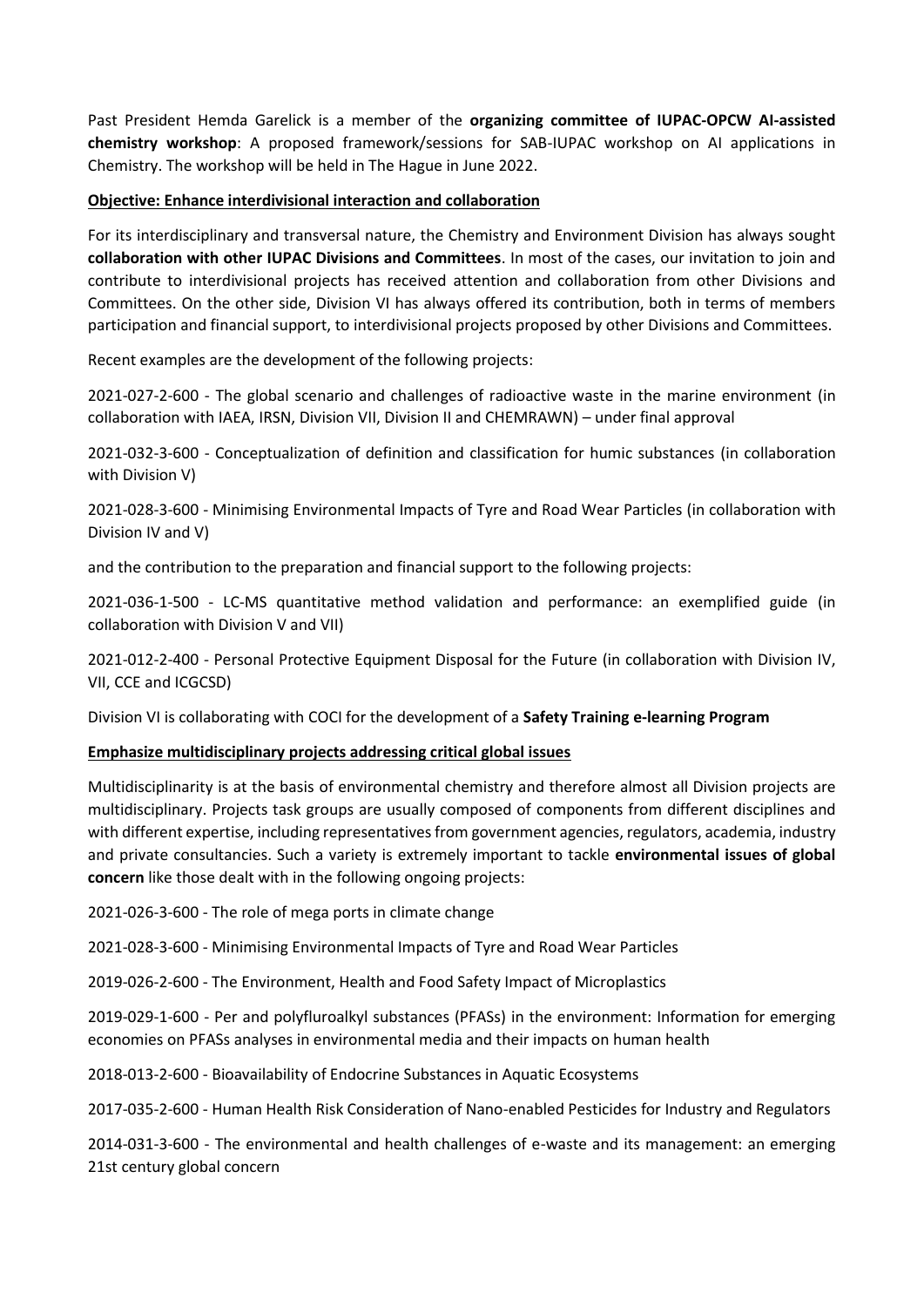# **Objective: Support chemistry education, particularly in developing countries**

Division Associate Member Matteo Guidotti has organized a workshop as part of Training Programme "Sustainable management of hazardous chemical and biological waste in Central Asia: open questions, current trends and future opportunities" CABICHEM – EU CBRN CoE65 Partner Countries; Remote mode; 09 - 11 November 2021

Two members of the Division have given presentations there

- 1. Hemda Garelick: Focus on: plastics and micro-plastics from waste materials. An ever-growing threat
- 2. Diane Purchase :Urban mining and treatment of electronic waste streams

Division VI is planning to present the outcomes of three ongoing projects (The Environment, Health and Food Safety Impact of Microplastics - 2019-026-2-600; Per and polyfluroalkyl substances (PFASs) in the environment: Information for emerging economies on PFASs analyses in environmental media and their impacts on human health - 2019-029-1-600; Minimising Environmental Impacts of Tyre and Road Wear Particles - 2021-028-3-600) during the next **APCE & CECE Conference** (Angkor Wat, Cambodia, November 6- 10, 2022), organized with IUPAC endorsement [\(https://iupac.org/event/apce-cece-2020-](https://iupac.org/event/apce-cece-2020-2/?msclkid=fe849661a60e11eca869274cee621442) [2/?msclkid=fe849661a60e11eca869274cee621442\)](https://iupac.org/event/apce-cece-2020-2/?msclkid=fe849661a60e11eca869274cee621442).



This conference is additionally supported by IUPAC for **conferences in scientific emerging regions** (#2020- 003-1-FSC). Aim of the Division is that of generating interest about environmental chemistry issues in a country where the Chemical Society is newly founded (2010). It will also enable scientists from Cambodia and the neighboring countries to form scientific connections with Division VI and IUPAC. Finally, topics on environmental aspects of special interest for the local scientific community will be presented and disseminated to the Asia-Pacific scientific community.

Three Division Members are involved in the organization of the Conference: Doo Soo Chung (Chair), Diane Purchase and Hemda Garelick (Scientific Committee Members).

Another project (Enhancing capabilities for the mitigation of chemical risk: the dissemination of the Emergency Response Guidebook in Russian-speaking countries- 2020-020-2-600) aims at **disseminating** in Central Asian and Eastern European countries, where Russian is a common working language, good practices about risks related to the handling, transport and disposal of hazardous materials. All this will lead to a more sustainable approach to Chemistry and to the use of industrial chemicals in everyday life, with a neat advantage in terms of safety and security for human health and the environment. This project is also supported by IUPAC CCE.

In particular, this initiative and the related dissemination events will be an occasion to **attract the interest on IUPAC goals and initiatives by the chemists' scientific communities** of Central Asian countries (in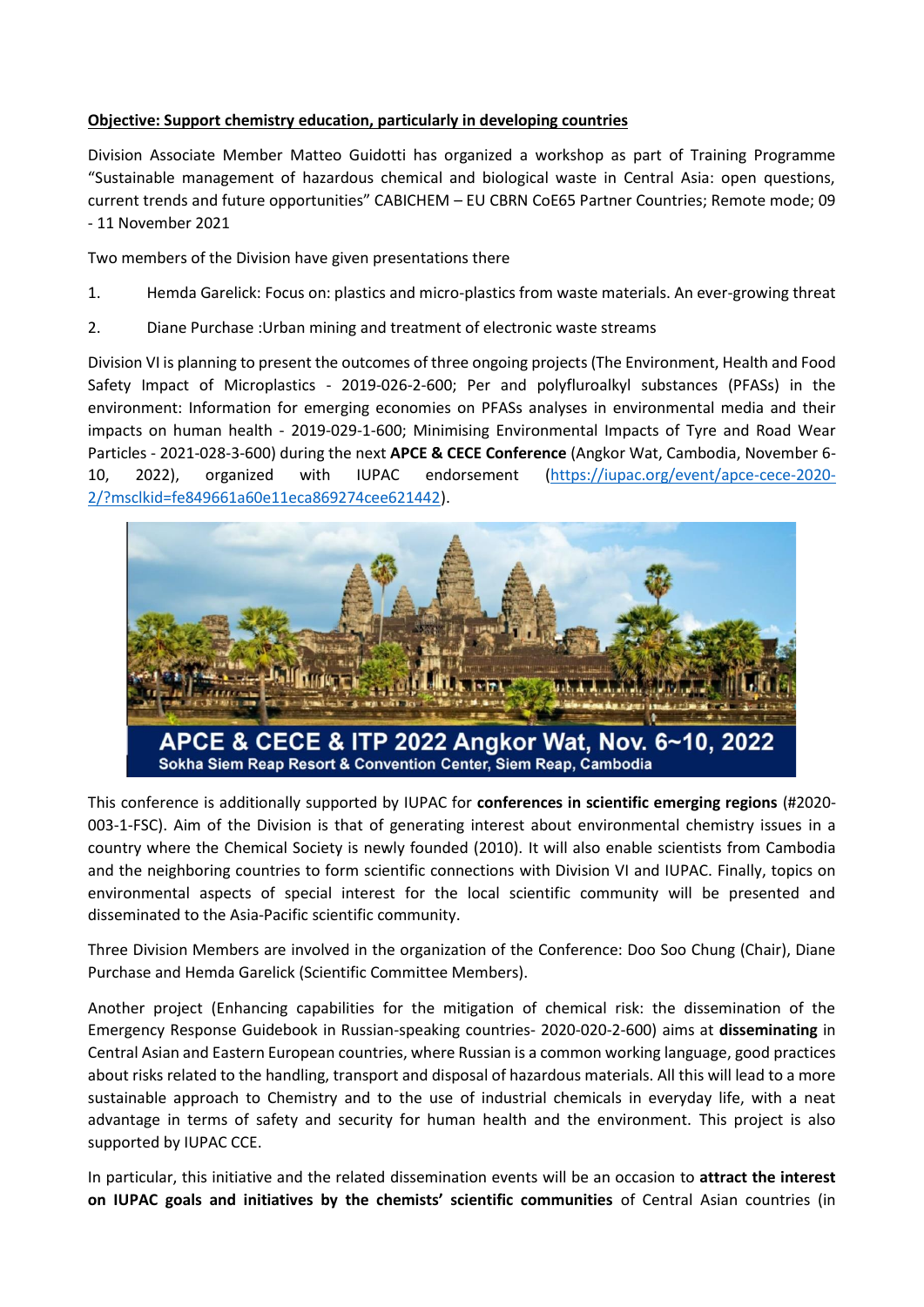particular, Uzbekistan, Kyrgyzstan and Kazakhstan, which are not currently members of IUPAC or have just entered IUPAC).

# IV. **Tabular material.**

# **Publications**

Melanie Kah and Rai Kookana (2020) Emerging investigator series: nanotechnology to develop novel agrochemicals: critical issues to consider in the global agricultural context. Environmental Science Nano, 7, 1867-1873. (IUPAC project 2017-035-2-600 and 2016-016-2-600)

Purchase D, Abbasi G, Bisschop L, Chatterjee D, Ekberg C, Fedotov P, Garelick H, Kandile N. Lundström, Matharu A, Miller B, Pineda A, Popoola O, Retegan T, Ruedel H, Serpe A, Sheva Y, Surati K, Walsh F, Wilson B.P. and Wong MH. 2020. Global occurrence, chemical properties and ecological impacts of e-wastes (IUPAC Technical Report). Pure and Applied Chemistry, 9, 1733-1767 (IUPAC project 2014-031-3-600)

Zherebker A, Kim S, Schmitt-Kopplin P, Spencer RGM, Lechtenfeld O, Podgorski DC, Hertkorn N, Harir M, Nurfajin N, Koch B, Nikolaev EN, Shirshin EA, Berezin SA, Kats DS, Rukhovich GD, Perminova IV 2020. Interlaboratory comparison of humic substances compositional space as measured by Fourier transform ion cyclotron resonance mass spectrometry (IUPAC Technical Report), 2020, Pure and Applied Chemistry, Vol. 92, pp. 1447-1467. (IUPAC Project 2016-015-2-600).

Purchase D, Chen W, Garelick H, Kandile N G, Kookana R, Miller B, Terzano R (2020) Innovative Chemistry for Environmental Enhancement, Chemistry International, 42(1), 41-44 (IUPAC project 2018-026-2-600)

Johnston LJ, Gonzalez-Rojano N, Wilkinson KJ, Xing B (2020) Key challenges for evaluation of the safety of engineered nanomaterials, NanoImpact, 18, art n° 100219

Kleter GA (2020) Food safety assessment of crops engineered with RNA interference and other methods to modulate expression of endogenous and plant pest genes, Pest Management Science, 76, Pages 3333-3339 (IUPAC project 2013-029-2-600)

Melanie Kah, Linda J. Johnston, Rai Kookana, Wendy Bruce, Andrea Haase, Vera Ritz, Jordan Dinglasan, Shareen Doak, Hemda Garelick, Vladimir Gubala (2021) Comprehensive Framework for Human Health Risk Assessment of Nanopesticides. Nature Nanotechnology, Vol. 16, pages 955–964 (IUPAC project 2017-035-2- 600)

Wu W, Fan X, Li Y, Dong R (2021) Growing collaborations between Chinese and UK young scholars on chemical science and technology. Frontiers of Chemical Science and Engineering, 15, 1–3.

Schmidt S 2021 "Tiny nanopesticides promise big gains to farmers, Chemistry International, January-March 2022, pp. 23-25 (IUPAC project 2017-035-2-600)

Sakellariadou F, Gonzalez FJ, Hein JR, Rincón-Tomás B, Arvanitidis N, Kuhn T (2022) Seabed mining and blue growth: Exploring the potential of marine mineral deposits as a sustainable source of rare earth elements (MaREEs) (IUPAC Technical Report), Pure and Applied Chemistry, in press[, https://doi.org/10.1515/pac-2021-](https://doi.org/10.1515/pac-2021-0325) [0325](https://doi.org/10.1515/pac-2021-0325) (IUPAC project 2018-039-3-600)

Karpouzas DG, Vryzas Z, Martin-Laurent F (2022) Pesticide soil microbial toxicity: setting the scene for a new pesticide risk assessment for soil microorganisms (IUPAC Technical Report), submitted to Pure and Applied Chemistry (IUPAC project 2014-032-1-600)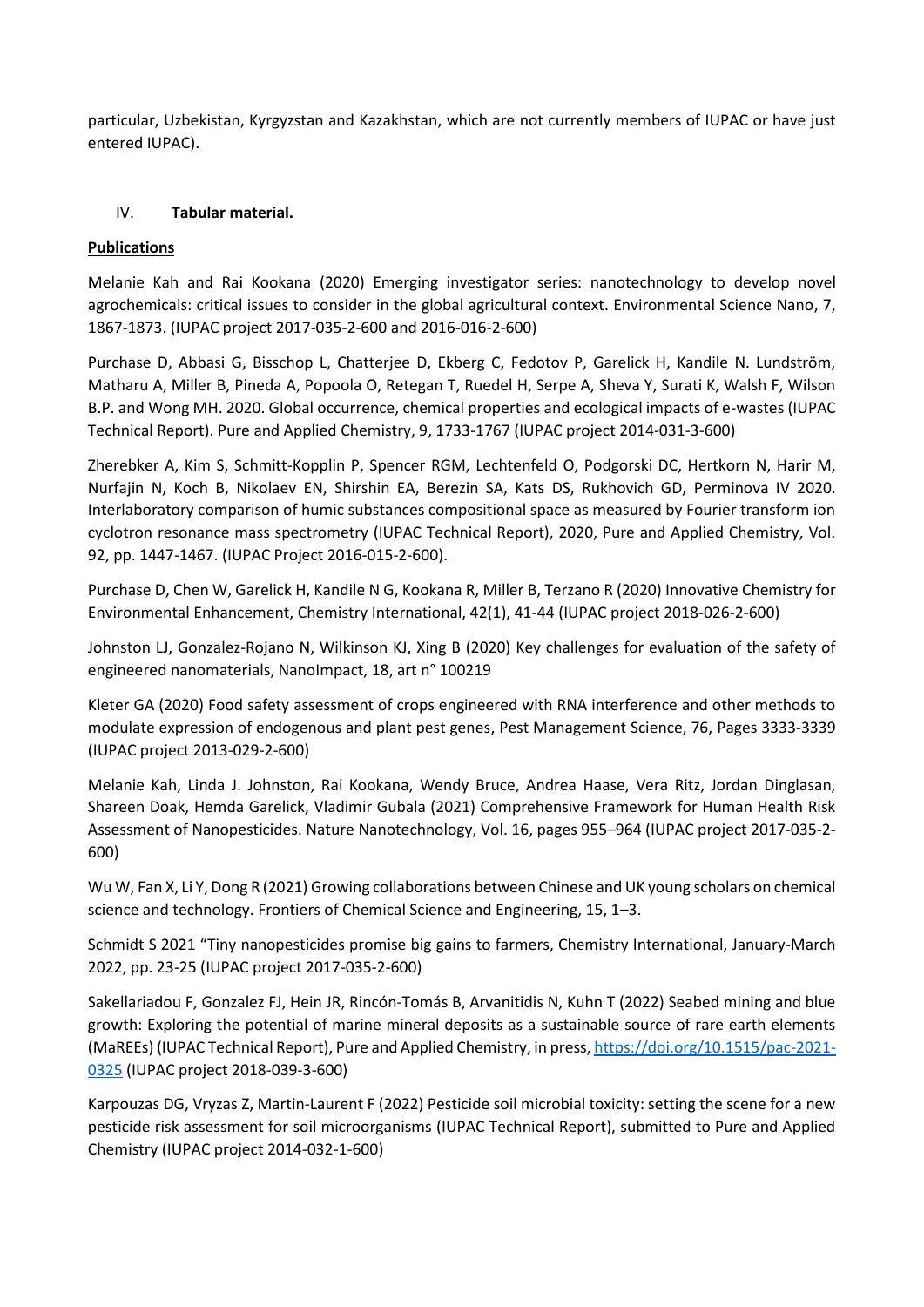Biliasa F, Sewu DD, Woo SH, Anastopoulos I, Verheijen F, Lehmann J, Teixeira WG, Gasparatos D, Draper K, Kalderis D (2022) Glossary of terms used in biochar research (IUPAC Technical Report), submitted to Pure and Applied Chemistry (IUPAC project 2015-056-3-600).

Purchase D, Farenhorst A, Garelick H, Kandile NG, Luscombe C, McConnell L, Mertoglu B, Miller B, Sakellariadou F, Terzano R, Wu W (2022) "Environmental Chemistry and Sustainability", Chemistry International, in press (IUPAC project 2021-008-1-600).

#### **Conferences and Symposia**

Symposium on "Emerging Technologies and Conservation Practices for Sustainable Agriculture and Public Health", 48th IUPAC World Chemistry Congress (Virtual, August 13-20, 2021) (IUPAC project 2021-008-1-600)

Symposium on "The Environmental Impact of Fires", 48th IUPAC World Chemistry Congress (Virtual, August 13-20, 2021) (IUPAC project 2021-008-1-600)

Symposium on "Sustainable Polymers", 48th IUPAC World Chemistry Congress (Virtual, August 13-20, 2021) (IUPAC project 2021-008-1-600)

Symposium on "A Healthy Intake: Environmental Pollutants in Air, Water, Food and their Removal" – Coorganized with CIC, 48th IUPAC World Chemistry Congress (Virtual, August 13-20, 2021) (IUPAC project 2021-008-1-600)

#### **Presentations**

Rai Kookana "Nanopesticides: Regulatory Evaluation of Environmental Risks", 5th Annual International Conference-NANOFORAGRI 2021, 8-9 December 2021 (IUPAC project 2017-035-2-600 and 2016-016-2-600)

Diane Purchase "'E-waste contamination in soil and its management', CHEMRAWN XXII E-waste in Africa Conference, 9-11 November 2021 (IUPAC project 2014-031-3-600)

Nadia Kandile "E-waste in education – a case study of an Egyptian University", CHEMRAWN XXII E-waste in Africa Conference, 9-11 November 2021.

Guidotti M, Martyniuk A "Enhancing capabilities for the mitigation of chemical risk: the dissemination of the Emergency Response Guidebook in Russian-speaking countries", IUPAC CCCE 2021 – 48th World Chemistry Congress, August 13-20, 2021 (IUPAC Project 2020-020-2-600)

Rai Kookana "Emerging technologies and improved practices for sustainable agriculture", IUPAC CCCE 2021 – 48th World Chemistry Congress, August 13-20, 2021 (IUPAC project 2021-008-1-600).

Annemieke Farenhorst "Technologies for use in biobed systems to turn pesticide rinsate into clean water", IUPAC CCCE 2021 – 48th World Chemistry Congress, August 13-20, 2021 (IUPAC project 2021-008-1-600).

Roberto Terzano "The impact of fire on the distribution and bioavailability of potentially toxic elements (PTE) in soils", IUPAC CCCE 2021 – 48th World Chemistry Congress, August 13-20, 2021 (IUPAC project 2021-008- 1-600).

Fani Sakellariadou "An approach to study the impacts of a wildfire on the land uses of a coastal urban-rural area", IUPAC CCCE 2021 – 48th World Chemistry Congress, August 13-20, 2021 (IUPAC project 2021-008-1- 600).

Diane Purchase "Urban mining and treatment of electronic waste streams", Workshop on "Strengthening chemical and biological waste management in Central Asia countries for improved security and safety risk mitigation", 10 November 2021, organised by the EU Chemical, Biological, Radiological and Nuclear (CBRN) Risk Mitigation Centres of Excellence (CoE). (IUPAC project 2014-031-3-600)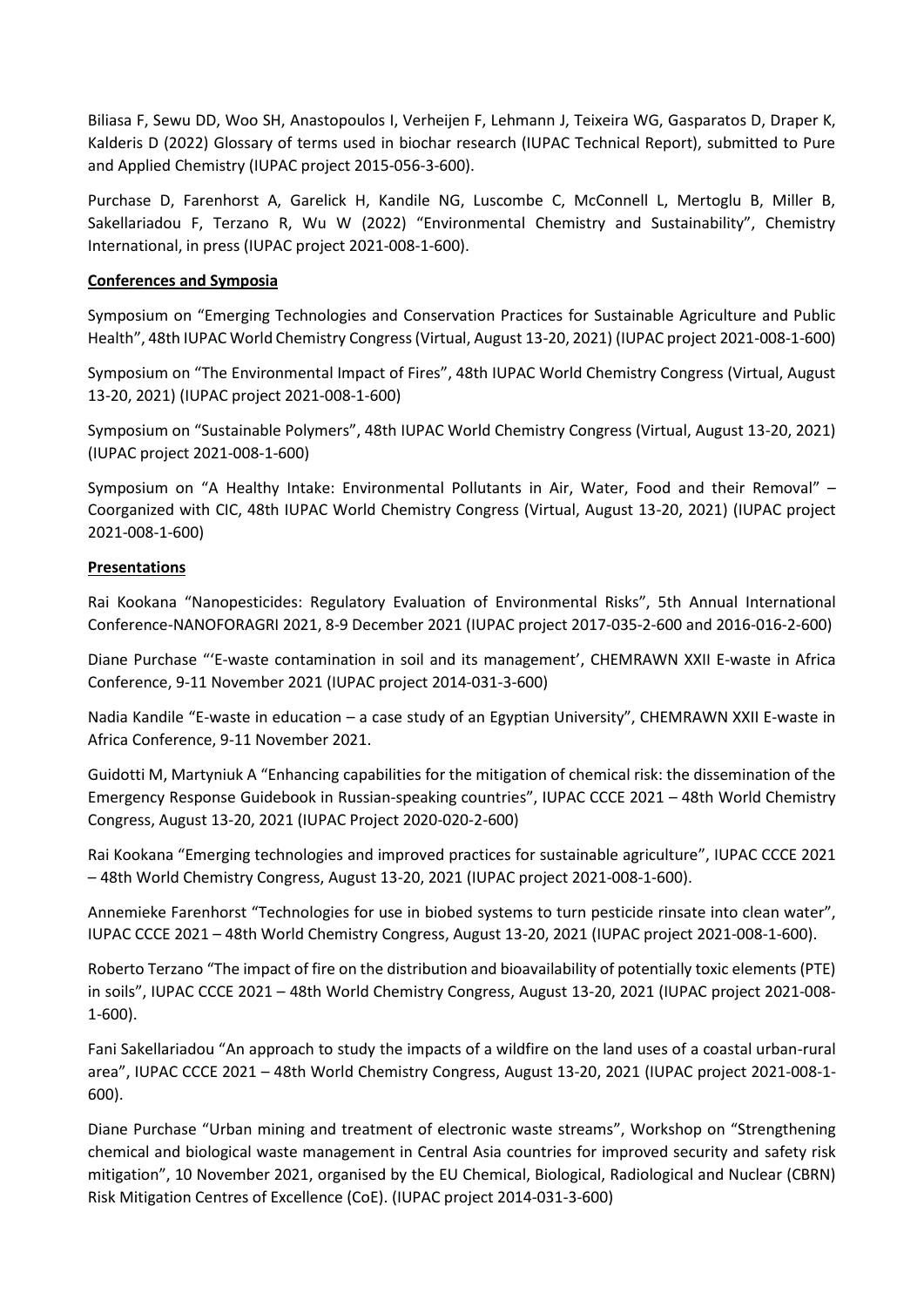Yong-Chien Ling "Analysis of plastics in the environment for sustainability", IUPAC CCCE 2021 – 48th World Chemistry Congress, August 13-20, 2021 (IUPAC project 2019-026-2-600)

# **Projects**

| <b>Project Number</b>                                                                                                                                                                            | <b>Started</b> | <b>Planned</b><br>end<br>date |
|--------------------------------------------------------------------------------------------------------------------------------------------------------------------------------------------------|----------------|-------------------------------|
| 2013-029-2-600, Kleter<br>Inventory of developments in the field of RNAi-<br>pesticides and potential needs<br>based<br>for<br>international harmonization of regulatory safety<br>requirements. | 01/1/2014      | 30/9/2022                     |
| 2014-026-3-600, Obare<br>Chemical<br>Speciation<br>оf<br>Anthropogenic                                                                                                                           | 01/8/2015      | 31/12/2022                    |
| Nanoparticles.<br>2014-031-3-600, Purchase                                                                                                                                                       | 15/3/2015      | 31/12/2021                    |
| The environmental and health challenges of e-<br>waste and its management: an emerging 21st<br>century global concern.                                                                           |                |                               |
| 2014-032-1-600, Karpouzas                                                                                                                                                                        | 01/6/2015      | 30/06/2022                    |
| <b>Advances on the Assessment of Pesticides' Soil</b><br>Microbial toxicity: New research and regulatory<br>aspects in light of the recent methodological<br>advances.                           |                |                               |
| 2015-056-3-600, Kalderis                                                                                                                                                                         | 07/2/2018      | 30/06/2022                    |
| Glossary of terms used in biochar research.                                                                                                                                                      |                |                               |
| 2016-016-2-600                                                                                                                                                                                   | 19/9/2016      | 30/6/2022                     |
| 2019-010-1-600 (supplement), Kookana                                                                                                                                                             |                |                               |
| Guidance for Industry and Regulators<br>on<br>Assessment of the Environmental Fate and Risks<br>of Nano-enabled Pesticides.                                                                      |                |                               |
| 2016-047-1-600                                                                                                                                                                                   | 1/3/2017       | 31/12/2022                    |
| Extended to 2018-035-1-600, Xing                                                                                                                                                                 |                |                               |
| Multi-scale Biogeochemical Processes in Soil<br><b>Ecosystems: Critical Reactions and Resilience to</b><br>Climate Changes.                                                                      |                |                               |
| 2017-013-1-600, Racke                                                                                                                                                                            |                | 31/12/2022                    |
| <b>Harmonization award.</b>                                                                                                                                                                      |                |                               |
| 2017-035-2-600, Kookana                                                                                                                                                                          | 19/12/2017     | 30/6/2022                     |
| Human Health Risk Consideration of Nano-<br>enabled Pesticides for Industry and Regulators.                                                                                                      |                |                               |
| 2018-013-2-600, Shevah                                                                                                                                                                           | 22/10/2018     | 31/12/2022                    |